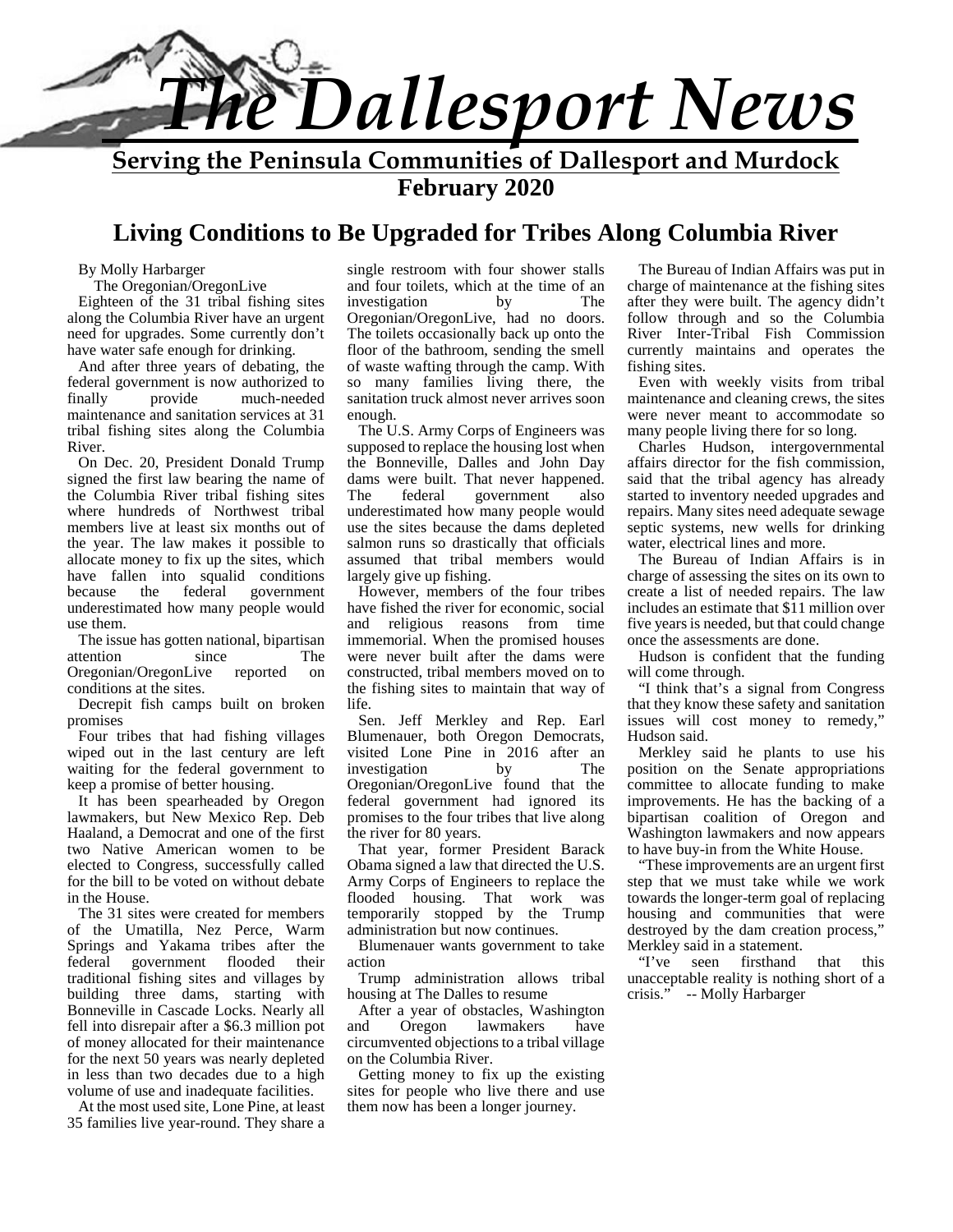#### **Book Review By Judy Bane "Dog On It" by Spencer Quinn**

Meet Chet, the wise and lovable canine narrator of Dog on It, who works alongside Bernie, a down-on-his-luck private investigator. Chet might have flunked out of police school ("I'd been the best leaper in K-9 class, which had led to all the trouble in a way I couldn't remember exactly, although blood was involved"), but he's a detective through and through.

In this, their first adventure, Chet and Bernie investigate the disappearance of Madison, a teenage girl who may or may not have been kidnapped, but who has definitely gotten mixed up with some very unsavory characters. A well behaved, gifted student, she didn't arrive home after school and her divorced mother is frantic. Bernie is quick to take the case -- something about a cash flow problem that Chet's not all that clear about -- and he's relieved, if vaguely suspicious, when Madison turns up unharmed with a story that doesn't add up. But when she disappears for a second time in a week, Bernie and Chet aren't taking any chances; they launch a full-blown investigation. Without a ransom demand, they're not convinced it's a kidnapping, but they are sure of one thing: something smells funny.

Their search for clues takes them into the desert to biker bars and other exotic locals, with Chet's highly trained nose leading the way. Both Chet and Bernie bring their own special skills to the hunt, one that puts each of them in peril. But even as the bad guys try to turn the tables, this duo is nothing if not resourceful, and the result is an uncommonly satisfying adventure.

With his doggy ways and his endearingly hardboiled voice, Chet is full of heart and occasionally prone to mischief. He is intensely loyal to Bernie, who, though distracted by issues that Chet has difficulty understanding -- like divorce, child custody, and other peculiar human concerns -- is enormously likable himself, in his flawed, all-too-human way.

I love this series! Other clever titles include "The Sound and The Furry", "A Fistful of Collars" and "Paw & Order".

Chet, the dog, is the narrator in this fun but seriously well written murder mystery series. If you can find these in audio format, Chet's voice as the narrator is the best thing about the story, but the books are just as much fun.

I hope you get a chance to get to know Chet and his beloved Bernie. My world would be not be as bright a place without Chet in it.



### **Local Art in the Goldendale Library**

The Goldendale Community Library offers exhibit and display space for artists and craftspersons to share their work with the community.

The Camplan Room gallery features a hanging system that was purchased from **Maryhill Museum of Art** by the **Friends of Goldendale Community Library**. The room also features decent lighting and clean white walls.

The space is heavily used for library programs, community meetings, and special events, which means artwork is seen by a variety of people throughout the duration of each exhibit.

In addition to the gallery, the library offers a display case located on the main floor near the entrance. This case may be locked and is better-suited for smaller three-dimensional pieces.

It is easy to exhibit in the Camplan Room gallery or display case. Fill out the **Gallery and Display Case Exhibit form** found on the library's website, **www.fvrl.org** (Click on **Using the Library** - **At the Library** - **Ask to Display or Exhibit**) and the library will confirm the schedule, availability, and details with the artist or guild.

The artist or guild is responsible for hanging the pieces, for the signage, and for any receptions they plan to host. The library will promote the exhibit and receptions on its website and materials.

**Book the Camplan Room gallery or display case early for your preferred exhibit dates.**

### **Proposed Law Adds A Fee To Plastic Bags At Checkout**

In an attempt to reduce plastic pollution, a bill banning retailers from handing out free single-use plastic bags in the state of Washington is moving forward in the Legislature.

The bill, SB 5323, was passed by the Senate with a vote of 30-19 on Jan. 15, and is now headed to the House for further consideration. If the bill becomes law, shoppers will have to either bring their own bags or pay an 8-cent fee for a reusable carryout plastic bag.

With single-use plastic bags no longer an option at checkout, consumers would instead be given a choice between paper bags and paying 8 cents each for reusable bags made from film plastic. These new carryout bags would need to meet certain strength, durability, and recyclability standards. The bags must be able to hold 22 pounds over a 175-foot distance, survive at least 125 uses and be washable.

The 8-cent fee is intended to motivate shoppers to bring their own bags, but also takes the burden off of retailers by compensating for the cost of the new, stronger carryout bags. Shoppers who rely on food stamps, or other food or nutritional assistance programs, would not be charged the 8-cent bag fee.

**Klindt's Bookstore** 541-296-3355

315 E. 2nd Street, The Dalles Hours: Mon. – Sat.8:00 am– 6:00 pm

Sundays 11:00 am - 4:00 pm **The Dalles/Wasco County Public**

**Library** 541-296-2815

wascocountylibrary.com

722 Court Street, The Dalles **HOURS:**

Monday-Thursday 10 a.m. to 8:30 p.m. Friday-Saturday: 10 a.m. to 6 p.m. Closed Sunday

*\*FREE wireless Internet access* inside the library and on library grounds. **White Salmon Valley Community Library** 509-493-1132 - Town & Country Sq. White Salmon Open Tuesdays 10:00 am - 8:00 pm Wed.-Sat. 10:00 am - 6:00 pm

*\*FREE wireless Internet access* **Goldendale Community Library** (509) 773-4487

131 West Burgen Street Goldendale, Open M Tu Th F Sat 10am-6:00pm and 10 to 8 on Wednesdays

**Bookmobile** Fort Vancouver Regional Library

1-888-546-2707



The Library Bookmobile **Winter Schedule Wednesdays February 5th. & 19th .**

\*Lyle Merc. 9:30-10:15 \*Book return available at this location Lyle Community School 10:30-12:30

Dallesport Church of Christ…1:45–3:00 A map of all FVRLibraries' bookmobile stops as well as printable schedules can be found at

http://www.fvrl.org/bookmobiles

**Feb 17, 2020 Mon Presidents Day ALL LIBRARIES CLOSED**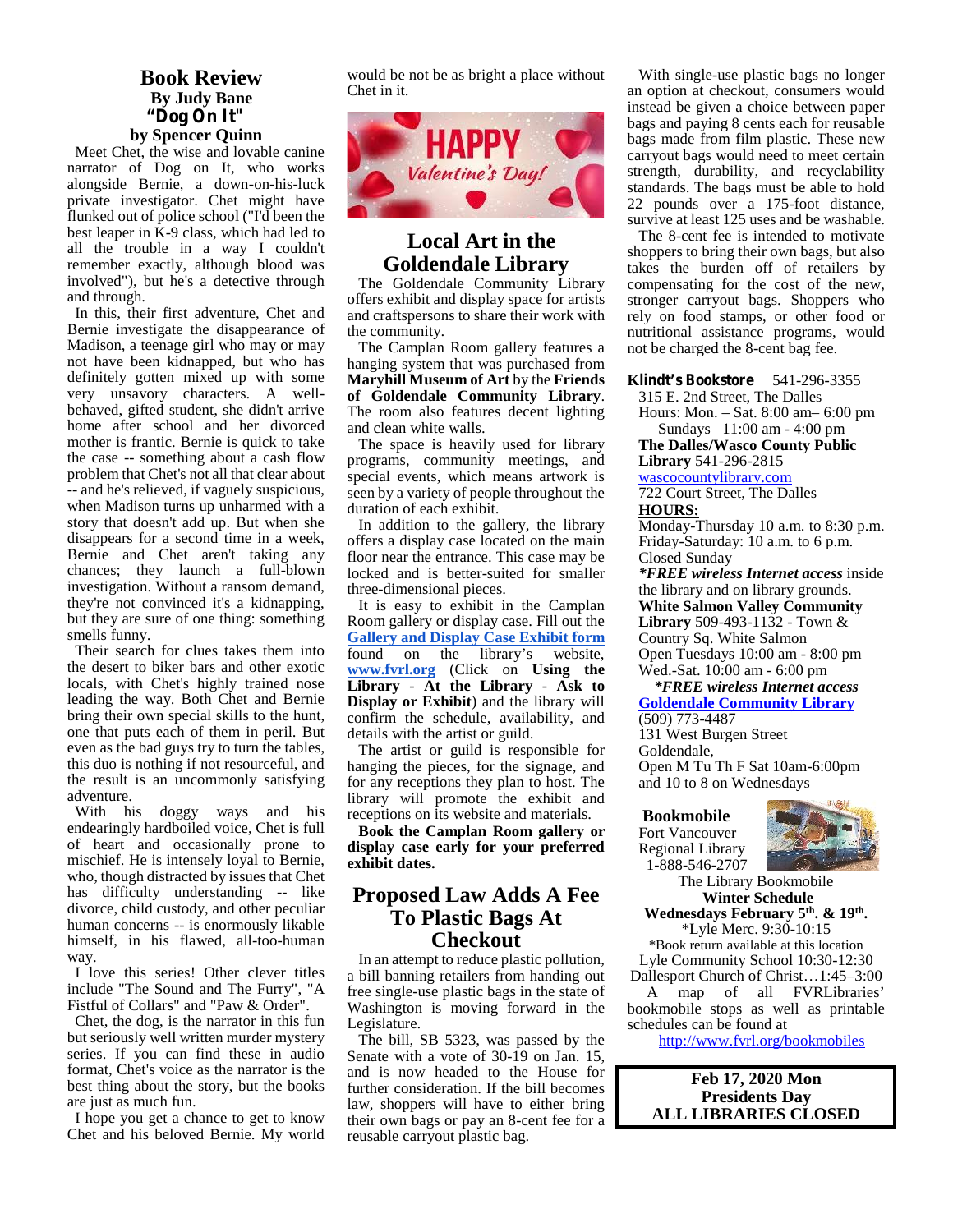### **Community Council Corner**

#### By Angie Jenkins

The last meeting of the Dallesport- Murdock Community Council was held Thursday January 9, 2020 at the Dallesport Community Center at 7pm.

A lot of the meeting was a discussion regarding a proposed income tax in the state of Washington. Some concerns were raised about potential consequences if this would pass. This would include the concern that once it has been established it would continually get raised, another includes loss of business.

Proposed income tax has failed twice in the past. Through the power of a united community and people speaking out this income tax proposal won't happen. Use the power of the vote to speak out, every vote counts!

**Klickitat County Commissioner David Sauter is scheduled to be our speaker at the February meeting.**

The next meeting of the Dallesport- Murdock Community Council is Thursday **February 13, 2020 at 7pm** at the Dallesport Community Center on 6th Avenue. Meetings are held the second Thursday each month at 7pm.

Be sure to come attend- we would be happy to see more people in attendance! **www.dallesport-wa.org**

#### **Dallesport Garden Project February 18, 2020**

Any questions please contact: Rachel, Chairperson - 541-288-7014 or Angie, Secretary - 509-637-3151.

### **Dallesport Water Dist.**

P.O. Box 131

Dallesport, WA 98617 If you have any questions regarding your water system, please feel free to contact. Water Manager: Scott Dixon 541-980- 6756, Certified Water Operator: Austin Wilson 541-980-6756, District Clerk: Chelsea Wooderson 541-980-6514

dwdmanager@gmail.com or dallesportwater@gmail.com Office hours: 8:00am to 1:00pm Monday thru Thursday. 541-980-6514

Monthly meetings are held on the 2<sup>nd</sup> Wednesday of every month at 5:00pm at the Dallesport Community Center.

#### **2020 Census Jobs**

The U.S. Census Bureau is recruiting to fill hundreds of thousands of temporary positions across the country to assist with the 2020 Census count.<br> **Ready to Apply?** APPLY NOW

**Ready to Apply?** 

#### **You Love your Dogs, But Maybe Your Neighbors Don't.**



are sending out a reminder not to let your dogs run loose. If you have a fenced<br>vard. keep yard, keep there. and don't

them to run around the neighborhood, getting into other yards. Your dogs don't care whose yard they mess in. When you let your dogs out, please keep them on leash and in your control at all times. You may think your dogs will not do any damage, but your neighbors don't know that. It would be tragic if your beloved pet should go missing due to your negligence. You could also be faced with a lawsuit, and lose more than your pet. Please be a good neighbor and a loving pet owner.

#### **Tax Aide to Provide Free Income Tax Assistance**

FREE tax assistance will be available for residents of Klickitat County through the Tax Aide Program, sponsored by AARP Foundation in cooperation with IRS.

Taxpayers need to bring: Income statements, W2 forms; Interest and progr Dividend forms 1099-Int and 1099-Div; 1099-Misc.; 1099-R Pension; 1099-G Unemployment; Form SSA 1099 Social Security, etc.

Photo ID and proof of Social Security numbers for everyone listed on the return. Husband & wives filing jointly MUST both be present unless due to disability. Assistance is available to persons of all ages with low to moderate in-come and those who qualify for Earned Income credit. Volunteer counselors are trained by IRS certified instructors and will be at the following locations:

**Goldendale Grange Hall,** 228 E Darland Street. AARP Tax Aid appointments begin **Friday, February 7**.and run every Friday and Saturday until April 11<sup>th</sup>. Appointments are between 9am and 11:30am. An appointment is required. This is not a walk in site. Appointments can be scheduled by calling 509 773- 3757.

**White Salmon Pioneer Center**, 501 NE Washington Street. AARP Tax Aid appointments begin **Tuesday, February 5th** and continue every Tuesday morning through April 14th. Appointments will be between 9am and12:00noon. 501 NE Washington Street. An appointment is required. This is not a walk in site.

Appointments can be scheduled by calling 509 493-3068

**The Dalles Senior Center,** Beginning Saturday February 1st, 2020 through April 11th. FRIDAYS 2:00 - 6:00 & SATURDAYS 9:00 - 1:00 First come first served. Downstairs at 1112 W 9th St, The Dalles, OR



The Klickitat County Sheriff hosted a volunteer appreciation dinner for their search and rescue program volunteers Jan. 14. Pictured are, left to right, Jeff King, KCSO SAR Program Coordinator; Jeff Adams, honored for five years of service; Chuck Pullen, Rookie of the Year, Leandra Paasch, Volunteer of the Year and Mike Kallio, undersheriff.

In 2019, the Klickitat County SAR volunteers donated a total of 5,158 hours, including 941 hours on 15 missions, 3,655 training hours and 271 hours on preventative SAR public relations events.

Kallio pledged the sheriff's continued support for the search and rescue program.

Kallio recognized the SAR members and their families, saying how much he appreciated their contributions and dedication to the program. He also acknowledged the value to the citizens of Klickitat County in the way of the SAR member's thousands of volunteer hours and use of personal equipment in helping people in their time of greatest need.

Three new members were recognized commemorative SAR pins, including K9 Ellie and handler Jim Jones. Recognition also went to Jeff Adams and Tom Cochrane for five years of volunteer service, and LeRoy Booth for 10 years of volunteer service.

. "Rookie of the Year" Chuck Pullen and Special recognition was given to 2019

"Volunteer of the Year" Leandra Paasch. The presentation ceremony was concluded with a potluck dinner.

Klickitat County SAR volunteers began the first session of their Basic Training Academy Jan. 21.

For information about joining the Klickitat County SAR Team, contact the sheriff's office at 509-773-4455, or read more and download an application at www.klickitatsar.org, or follow "Klickitat County Search and Rescue" on Facebook.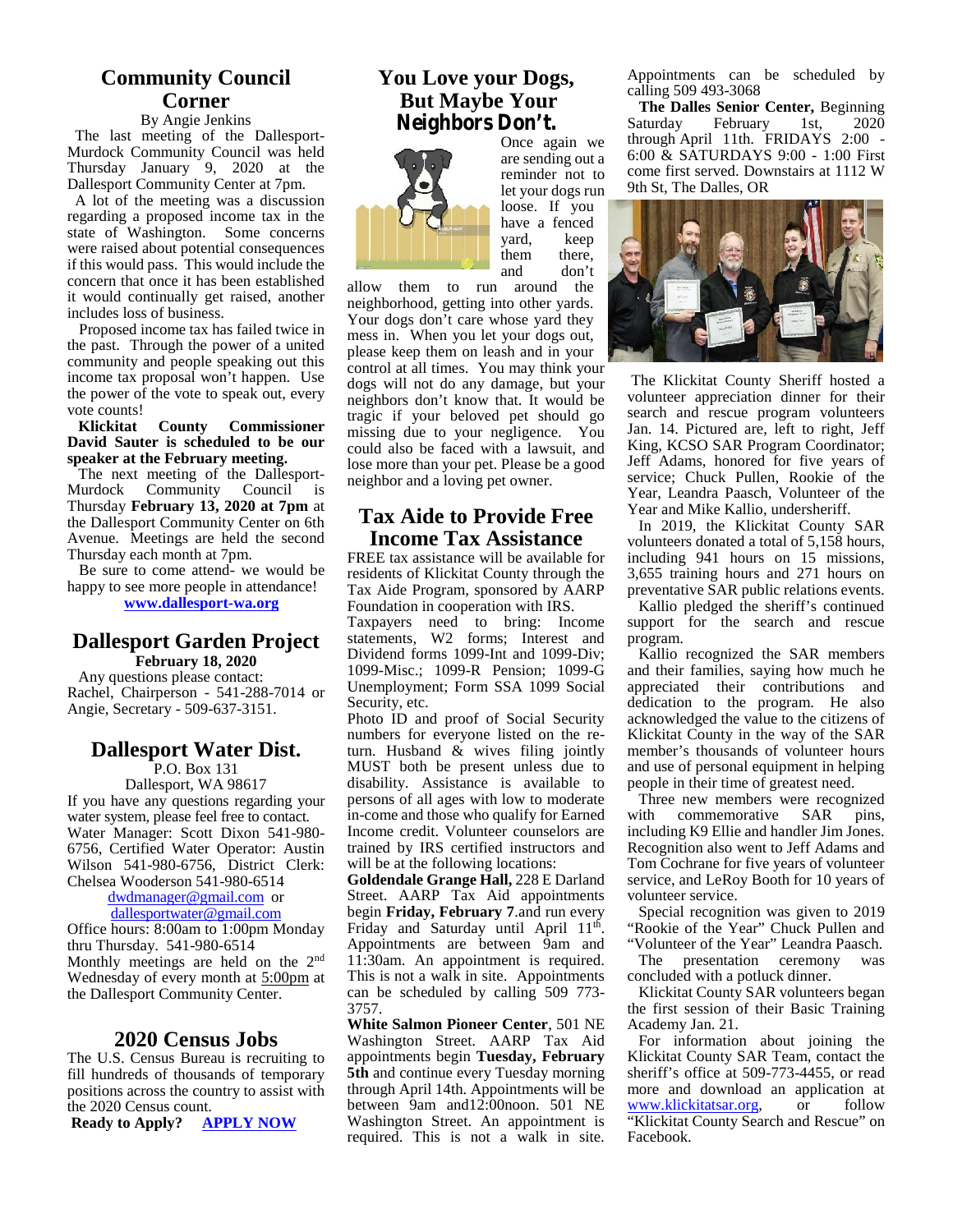

## **ORIGINAL WASCO COUNTY COURTHOUSE - 1859**

## **ORIGINAL COURTHOUSE REGIONAL HISTORY FORUM SERIES FOR 2020**

**Programs begin at 1:30 p.m. in the upstairs courtroom of the 1859 courthouse. 410 West 2nd Place, The Dalles behind the Chamber of Commerce / Visitors' Center**

**Saturday, February 1**

**From Radical Idea to Ratification: Women's Voting Rights**

*Janice Dilg is principal of a historical consulting firm.* She is state coordinator for an online resource for the 2020 centennial of the 19<sup>th</sup> Amendment that extended voting rights to women. She will tell the story of Sylvia Thompson (D-The Dalles) who introduced the bill ratifying the amendment in the 1920 special session.

## **Saturday, February 8**

## **The Women of Sorosis: Social 'Influencers' of Their Day**

*Denise Dietrich Bokum retired from healthcare management and volunteers at Fort Dalles Museum.* She will share the far-reaching contributions of women leaders in The Dalles who gave Sorosis Park its name and founded the museum.

## **Saturday, February 15 Rufus and the Army Camp that Helped End World War II**

*Cal McDermid is director of Fort Dalles Museum and a Sherman County native.* He explores the unique settlement in Old Wasco and later Sherman County, and the role of Camp Rufus in developing technology for bridging the Rhine.

## **Saturday, February 22**

## **Finding the Wire Trail: Early Instant Communication in the Gorge**

*Dave and Helen Wand and Larry McGinnis live east of Troutdale.* They have been at work finding traces of the original telegraph system that ascended from the Sandy River and continued east to The Dalles following an old Indian trail.

## **Saturday, February 29 Famous Visitors: Guess Who Came to Dinner?**

*Those who read local newspapers or listen to local radio know Rodger Nichols.* Our local historian and member of the Courthouse board has stories about notable folks who have come to town in the past 215 years plus some homegrown notables.

**Admission is free for the February programs** *Donations gladly accepted! – Downstairs monitor for those unable to climb stairs.* **Coffee and cookies will be served**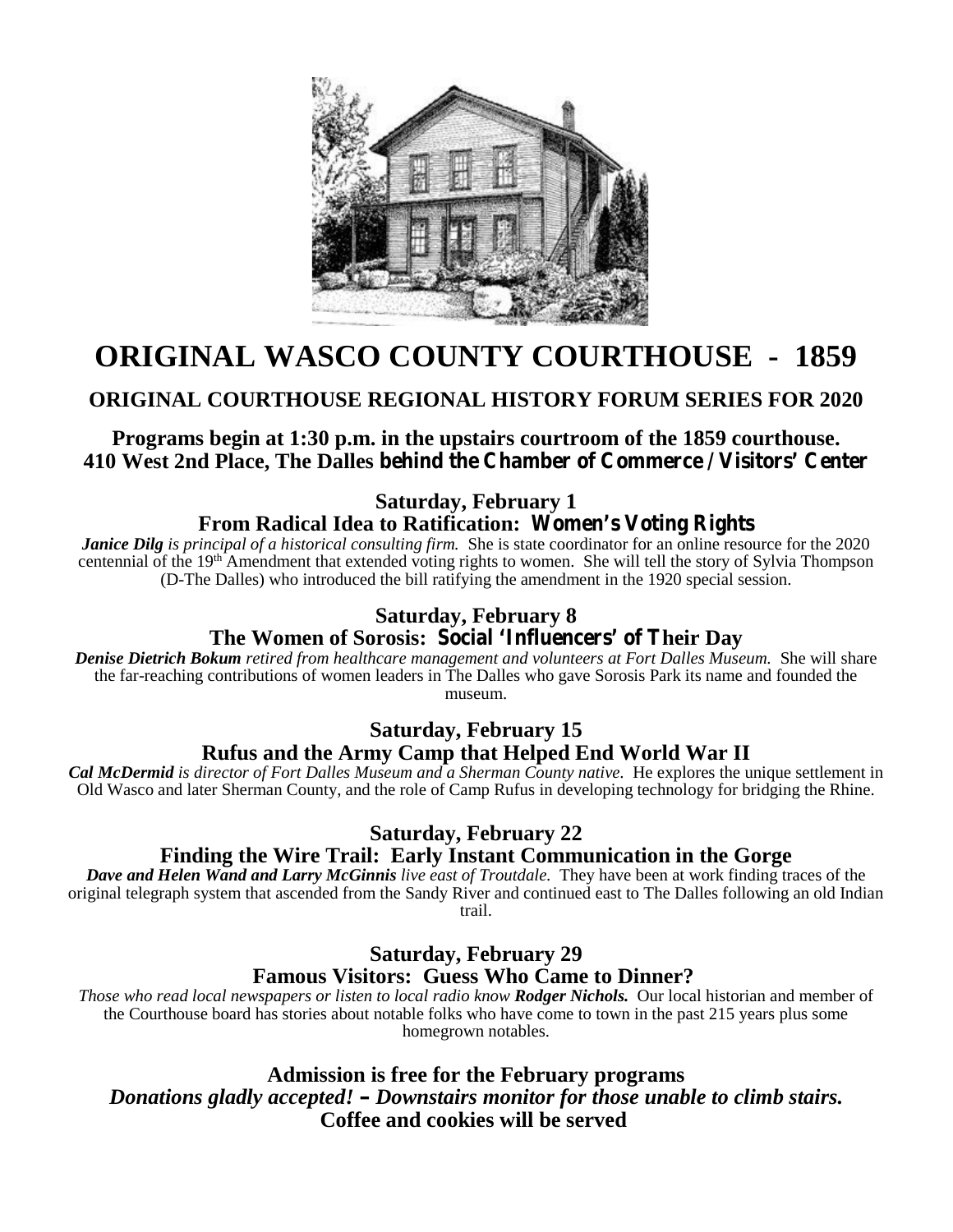

For the latest information on Lyle School District, visit the website for the school district. **http://www.lyleschools.org**

## **Lyle Secondary School Taps Into the Power of ICU**

On Monday, January 27, Lyle Power of ICU, a promising program or underperforms learning and academic success.

Instead of medical care, this is an eat breakfast and lunch as usual, but in hard way. academic ICU. The first goal is to get the classroom with a teacher. Snacks Hov students to be responsible for will be provided to all students who **learn more?** themselves. School work, chores at stay for after-school tutoring. Students home, jobs – in any situation they will ride the after-school buses home at **par** encounter throughout their lives, 5 p.m. taking responsibility is the first key to our young people's success. ICU is a punishment. It gives students extra learn i responsibility and help them environment to ensure all of their work  $\frac{1}{2}$  responsibility experience success.

#### **How does it work?**

intervene immediately when a student that powerful life-changing things toget starts to struggle. When we wait three happen when students are positively answer weeks, a student may be too far behind supported in this way: Students learn www.ly and so discouraged that it's difficult to more and routinely earn better grades.  $\overline{F_{\text{4d}}}$ catch up. Far too often, they will They cover more material, understand simply quit trying.

The Power of ICU requires daily

is completed to the best of their ability.

One of the keys to this program is to neighboring schools already using ICU  $_{\text{D.m. At 7}}$ We have heard from staff in it better and, as a result, do better on state assessments.

Secondary School kicked off the monitoring and, when a student misses irresponsible is unacceptable and often for improving student accountability, assignments, he or she is expected to don't pay a utility bill, your power is ICU stands for "intensive care unit." and after-school tutoring. Students will responsibility before they learn it the or underperforms on graded not tolerated. For example, if you participate in before-school, lunchtime shut off. We'd like to teach them They also learn that in life, being

**How can parents and guardians**

designed to teach our students time in an extra-supportive learning day and how this program works. The Power of ICU is not punitive nor There will be activities to help them Parents and guardians are invited to a **parameters program** on **February 5th .** at Lyle High School. learn more about their child's school Pizza will be served starting at 5:30 and our guests will rotate through their student's daily schedule beginning at 6 p.m. At 7 p.m., everyone will come together for an ICU question and answer session. You can learn more on www.lyleschools.org and on our Facebook page.

Parents, on **Friday, February 7**, take a few minutes for yourself before your day starts. After you drop your kids off at school, come join KLASAC for coffee and snacks in the board room at Lyle School (downstairs in the primary wing). The KLASAC crew will be here with information about vaping and to chat about any questions and concerns you might have. It's very informal -- stay a few minutes or stay the whole hour. We are looking forward to seeing you

> Stay connected on Lyle School District's Facebook page or on our website at Lyle School District [www.lyleschools.org].

**(Klickitat, Lyle Against Substance Abuse Coalition) Feb 19th. 5 - 6:30 pm Meets the 3rd Wed of each month. Alternates between Klickitat and Lyle The Library Bookmobile--- Winter Schedule Wednesdays February 5th. & 19th . \*Lyle Merc. 9:30-10:15 \*Book return available at this location Lyle Community School 10:30-12:30 Dallesport Church of Christ…1:45–3:00 Dallesport PTO Meeting Tue, Feb. 4th. 2:45pm – 3:45pm Monthly on the first Tuesday School Board meetings will be held @ 6pm on the fourth Wednesday February 26, 2020** *Support your school and attend a meeting.*

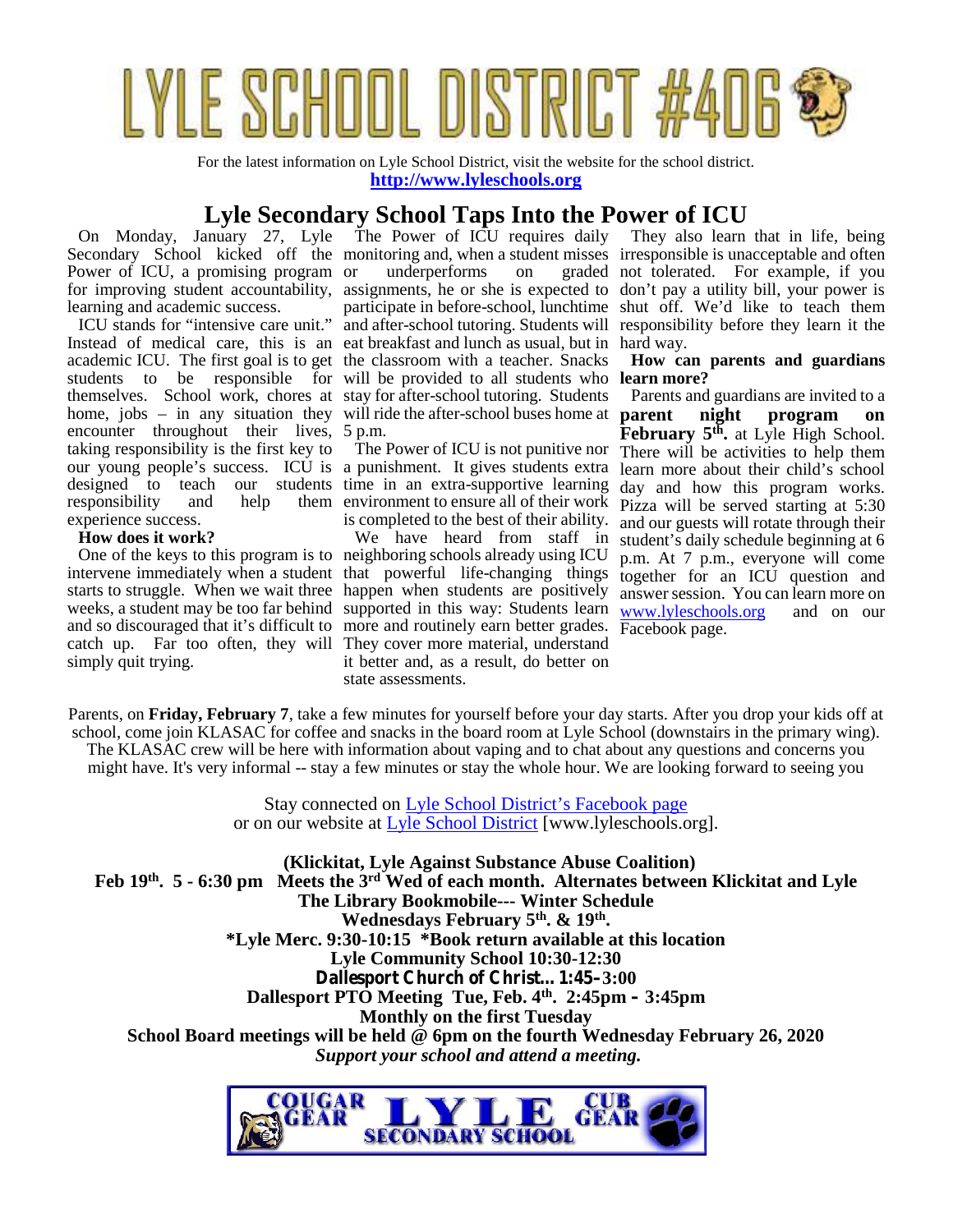#### **Columbia Gorge Genealogical Society February 8, 2020 10:30am to ?**

GGS members and guests will be coordinating again with each other to help solve their dead end research problems.

So much can be accomplished by sharing resources and researching techniques. Successful results will be shared in February with a round table discussion.

Members are encouraged to bring their laptops and research data.<br>All Genealogy enthusiasts

Genealogy enthusiasts is encouraged to attend and individual assistance will be provided for those starting their family history research as well.

In case of inclement weather please call the Discovery Center at 541.296.8600 after 9:00am for cancellations.

Our society generally meets on the second Saturday of each month in the lower level classroom in the Columbia Gorge Discovery Center in The Dalles.

The Board of Officers meets at 9:00am followed by a general meeting and program at 10:30am. Visitors are welcome and a recommended \$1.00 donation to defray room rental costs.

Columbia Gorge Discovery Center & Museum 5000 Discovery Drive

#### **The Dalles Civic Marketplace Jan.11 Sat 11 am= 4pm**

Vendors of many types, Food, Fun and Shopping. The Dalles Civic Auditorium 323 E 4th St, The Dalles, Oregon



Cascade Singers community choir in welcomes new members for its spring season. Work has begun for a choir festival in February and the annual St. Patrick's Day concert. A late spring concert will feature a cantata and other works by J.S. Bach. The Singers meet under the direction of Miles Thoming-Gale Sundays from 7 to 9 p.m. at Zion Lutheran Church, 10th and Union Streets, in The Dalles. One-hour work sessions also happen Thursdays at 7 p.m.<br>at First United Methodist **Methodist** Church. Rehearsals are open to all<br>interested singers. For further interested information, contact the director at

milesmansfield93@gmail.com



#### **Mardi Gras Celebration Feb. 8th, 2020 7pm – 11pm**

Transport yourself to the French Quarter of New Orleans at the Columbia Gorge<br>Discovery Center's Mardi Gras Discovery Center's Masquerade Celebration. From 7 pm to 11 pm on Saturday, February 8, 2020, all over the age of 21 are welcome to enjoy authentic food and drinks, live jazz music, and professional Tarot card readings. The evening will be highlighted by a Louisiana low-country boil from Rooted Café in the museum's River Gallery, which will be transformed into the streets of New Orleans. Bring your feathers, beads, masks, voodoo charms and best Mardi Gras outfits. Admission is \$20 and includes the low-country boil at 7 pm at the Columbia Gorge Discovery & Museum, 5000 Discovery Drive, The Dalles. This event is for ages 21+ and is presented in partnership with the Gorge Community Foundation, Rooted Café and the **Columbia Gorge Discovery Center & Museum.** For information and tickets, visit www.gorgediscovery.org or call 541.296.8600.

#### **It's All About You Shopping Bazaar Feb 8, 2020 10:00 AM - 5:00 PM**

The Dalles Eagles Lodge 2006 W 7th St; The Dalles 2006 W /th St; The Dalles<br>We have some amazing vendors to offer 2020 FREE SATURDAY this month...Scentsy, Thirty-One, Arbonne, LuLaRoe, Lilla Rose, Damsel Defense and several beautiful handcraft tables

## **Cuentos y Crafts**

The Dalles Public Library 722 Court St. **Contact:** (541) 296-2815

https://www.wascocountylibrary.com/the -dalles-library

Join us for storytime and arts and crafts in Spanish and English for children and their parents or caregivers!

¡Acompáñenos en la hora del cuento y manualidades en español e inglés para niños y sus padres o cuidadores!

#### **Foam Printmaking Workshop Feb 20, 2020 6:00 PM - 7:30 PM**

The Dalles Public Library 722 Court St. Free Class **Contact** 541-296-2815 https://www.wascocountylibrary.com/the -dalles-library

Celebrate Black History Month: Join us for scratch foam printmaking workshop while we get inspiration from African- American artist, Elizabeth Catlett. Learn about Catlett's life and work while learning the basics of printmaking. All ages are welcomed- Children must be accompanied by an adult. Registration is required.

#### **Heart Soap Making Feb 25, 2020 4:00 PM - 5:30 PM**

The Dalles Public Library 722 Court St. Free Class **Contact** (541)296-2815

https://www.wascocountylibrary.com/the -dalles-library

Join us for a heart-shaped glycerin herbal soap making program. We will briefly learn about the healing properties of essential oils and herbs, and about the basic principles of aromatherapy. Make your own heart-shaped glycerin herbal soap to take home. All ages are welcomed- children must be accompanied by an adult. Registration is required.

## **Personalized Adult Computer Session**

**February 20th, 2020 1:00pm - 5:00pm** Call the library to reserve your spot for a personalized 30-minute computer available every third Thursday of the month. Goldendale Community Library 131 W Burgen St Goldendale, WA (509) 773-4487



Columbia Cinemas 2727 W. 7th St., The Dalles<br>moviesinthedalles.com 541-296-8081



youththink.net

**Feb 8, 2020 10:30 AM - 11:30 AM** Doors Openat 9:15 a.m. Doors Close at 10:10 a.m. or after the first 400 admitted.

YOUTHTHINK will be collecting canned food donations at all movies!

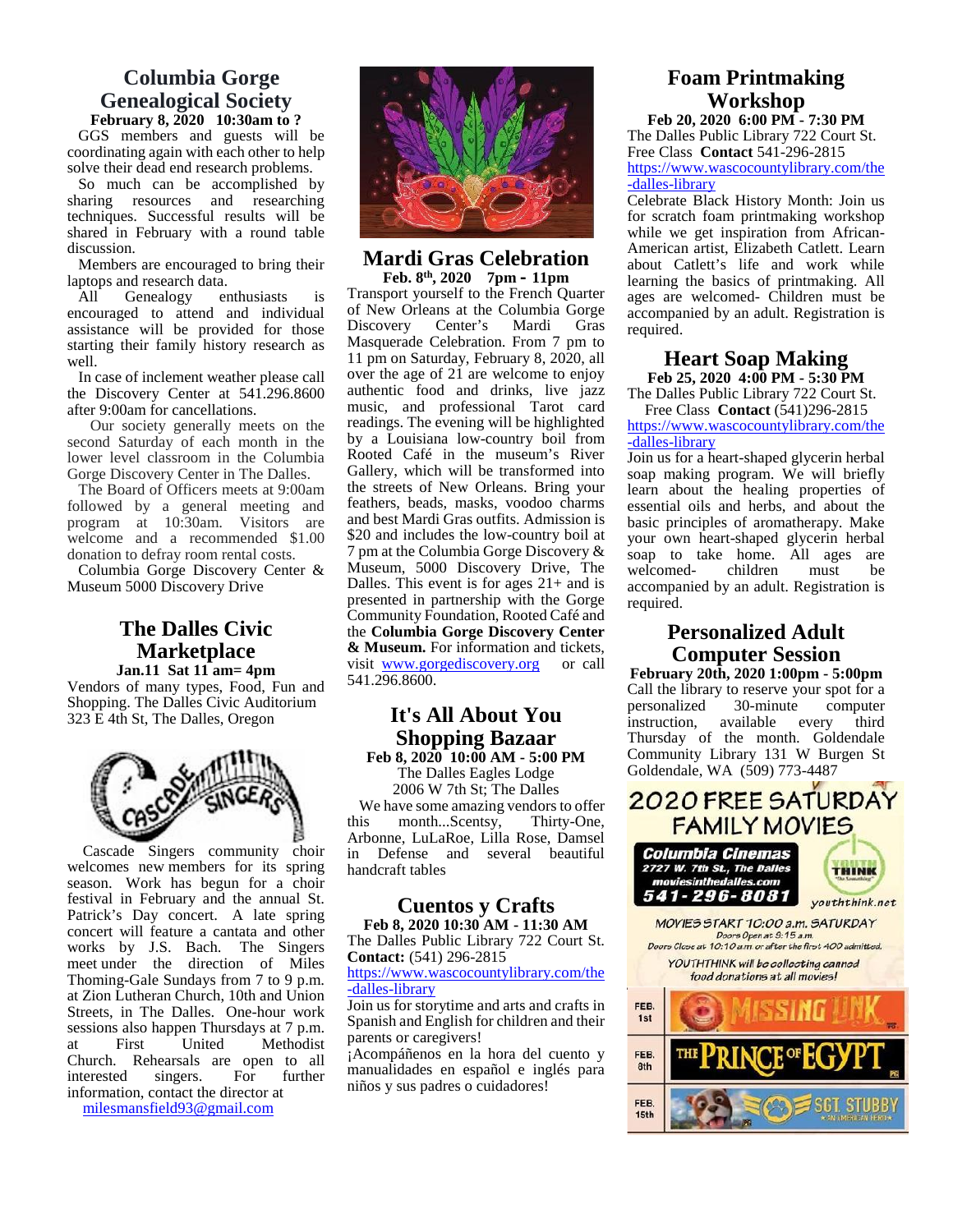# **Dallesport-Murdock Community Calendar**

**630 Central Ave. P.O. Box 215 767-1252 136 6th Ave. P.O. Box 8** 

**Dallesport-Murdock Fire Dept. KCFD#6 Dallesport-Murdock Community Council**

**Post Office hours are 8am-2pm M-F Sat. 7:30am-11:00 for package pick up only Phone 767-1577**

| <b>February 2020</b>                                                                                                             |                             |                                                                                            |                                                                                                                                                                 |                                                         |                                                                                 |                                                                                           |
|----------------------------------------------------------------------------------------------------------------------------------|-----------------------------|--------------------------------------------------------------------------------------------|-----------------------------------------------------------------------------------------------------------------------------------------------------------------|---------------------------------------------------------|---------------------------------------------------------------------------------|-------------------------------------------------------------------------------------------|
| <b>Sun</b>                                                                                                                       | <b>Mon</b>                  | <b>Tue</b>                                                                                 | Wed                                                                                                                                                             | <b>Thu</b>                                              | Fri                                                                             | <b>Sat</b>                                                                                |
| <b>AA Meetings</b><br><b>Wednesdays and</b><br><b>Sundays 7pm</b><br><b>Lyle School</b><br>Library<br>625 Keasey<br>360-870-3321 |                             | <b>Volunteer</b><br>Firefighters<br>meet Tuesdays<br>6pm<br><b>Dallesport Fire</b><br>Hall |                                                                                                                                                                 |                                                         |                                                                                 | <b>First Saturday</b><br><b>Breakfast</b><br><b>Lyle Lions</b><br><b>Club</b><br>7am-10am |
| $\overline{\mathbf{2}}$<br><b>Super Bowl</b><br><b>Groundhog Day</b>                                                             | 3                           | 4<br><b>Senior Lunch</b><br>Lyle 11:30am                                                   | l5<br><b>Bookmobile</b><br>*Lyle Merc.<br>9:30-10:15<br>*Book return<br><b>Lyle School</b><br>10:30-12:30<br><b>Dallesport</b><br>Church of<br>Christ 1:45-3:00 | 6                                                       | 17<br><b>Senior</b><br><b>Advisory</b><br><b>Meeting</b><br>$10:30$ am- $12$ pm | $\overline{8}$                                                                            |
| $\overline{9}$                                                                                                                   | 10                          | 11<br><b>Senior Lunch</b><br>Lyle 11:30am                                                  | 12<br>Fire Dist. Biz<br>Meet 6pm<br><b>Commissioners</b><br>Meet 7pm<br><b>Water Dist.</b><br>Meet 5pm                                                          | 13<br><b>Community</b><br>Council<br><b>Meeting 7pm</b> | 14<br><b>Valentine's Day</b>                                                    | 15                                                                                        |
| 16                                                                                                                               | 17<br><b>Presidents Day</b> | 18<br><b>Senior Lunch</b><br><b>Lyle 11:30am</b>                                           | 19<br><b>Bookmobile</b><br>*Lyle Merc.<br>9:30-10:15<br>*Book return<br><b>Lyle School</b><br>10:30-12:30<br><b>Dallesport</b><br>Church of<br>Christ 1:45-3:00 | 20                                                      | $\overline{21}$<br><b>Airport Board</b><br><b>Meeting 7am</b><br>@Airport       | 22                                                                                        |
| $\overline{23}$                                                                                                                  | 24                          | $\overline{25}$<br><b>Senior Lunch</b><br>Lyle 11:30am                                     | 26                                                                                                                                                              | $\overline{27}$                                         | 28                                                                              | $\overline{29}$                                                                           |
|                                                                                                                                  |                             | Mardi Gras                                                                                 | <b>Ash Wednesday</b>                                                                                                                                            |                                                         |                                                                                 |                                                                                           |